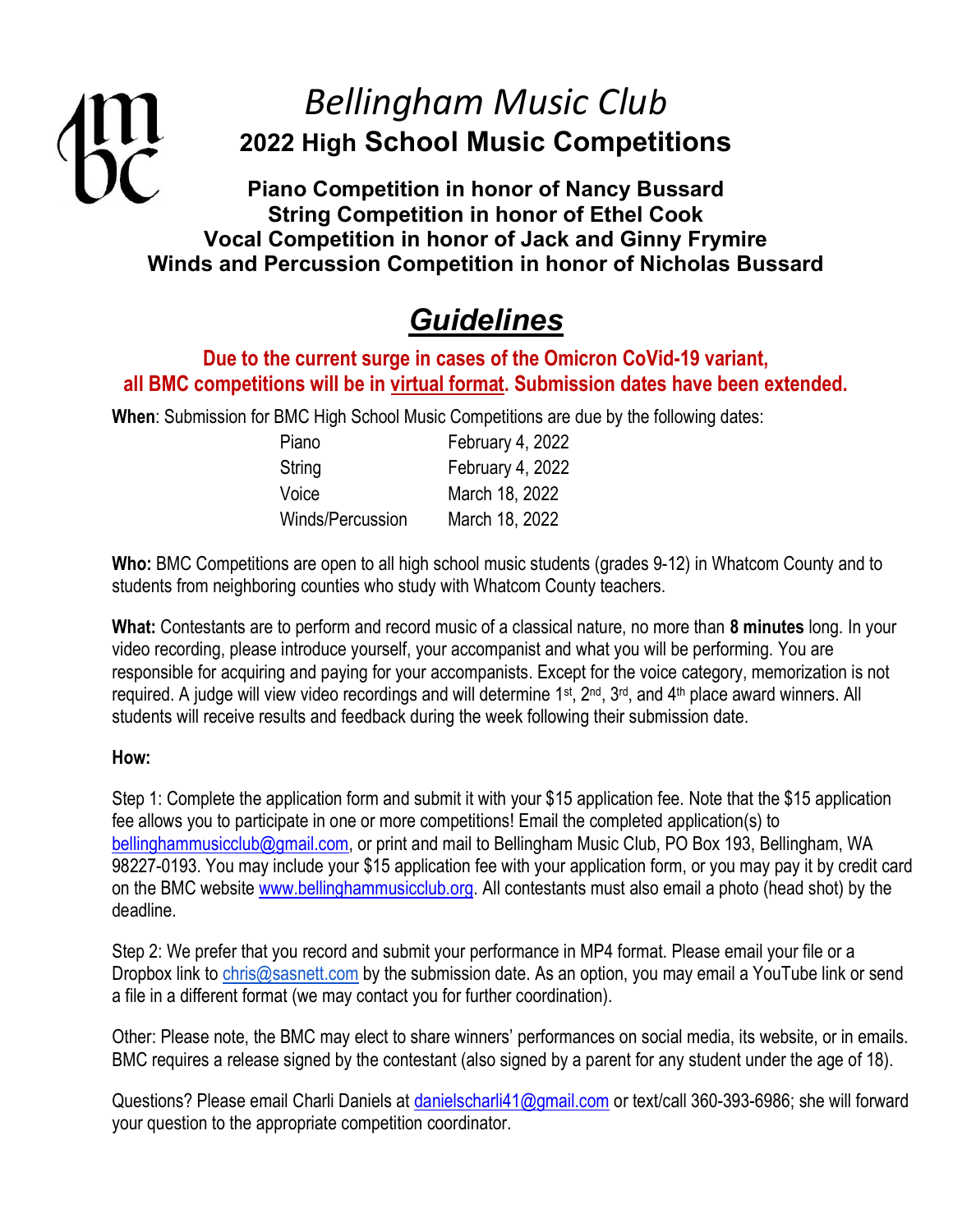# $\overline{z}$

## Bellingham Music Club 2022 High School Music Competitions **Application**

Check the box for each competition you want to enter; please note that your application for each competition must be received by the date indicated. If you are applying to multiple competitions, you may use another page to list additional instrument(s), pieces, composers, and private teacher information. Please apply early!

| Piano: Friday, February 4, 2022 deadline                                                                                      | $\Box$ String: Friday, February 4, 2022 deadline |                                                          |
|-------------------------------------------------------------------------------------------------------------------------------|--------------------------------------------------|----------------------------------------------------------|
| $\Box$ Voice: Friday, March 18, 2022 deadline                                                                                 |                                                  | $\Box$ Winds/Percussion: Friday, March 18, 2022 deadline |
|                                                                                                                               |                                                  |                                                          |
| Mailing Address: __________________________________City, State, Zip: _______________________________                          |                                                  |                                                          |
|                                                                                                                               |                                                  |                                                          |
|                                                                                                                               |                                                  |                                                          |
|                                                                                                                               |                                                  |                                                          |
|                                                                                                                               |                                                  |                                                          |
| Composer: Composer Composer Composer Composer Composer Composer Composer Composer Composer                                    |                                                  |                                                          |
|                                                                                                                               |                                                  |                                                          |
| Composer: Composer [10] Duration Composer [10] Annutes!)                                                                      |                                                  |                                                          |
|                                                                                                                               |                                                  |                                                          |
|                                                                                                                               |                                                  |                                                          |
| (If an accompanist is required for your performance, it will be your personal and/or financial responsibility to engage one.) |                                                  |                                                          |
|                                                                                                                               |                                                  |                                                          |
|                                                                                                                               |                                                  |                                                          |

Below, please write a 125-word bio focusing on your "Musical Journey." When did you begin studying music? What experiences inspired you?